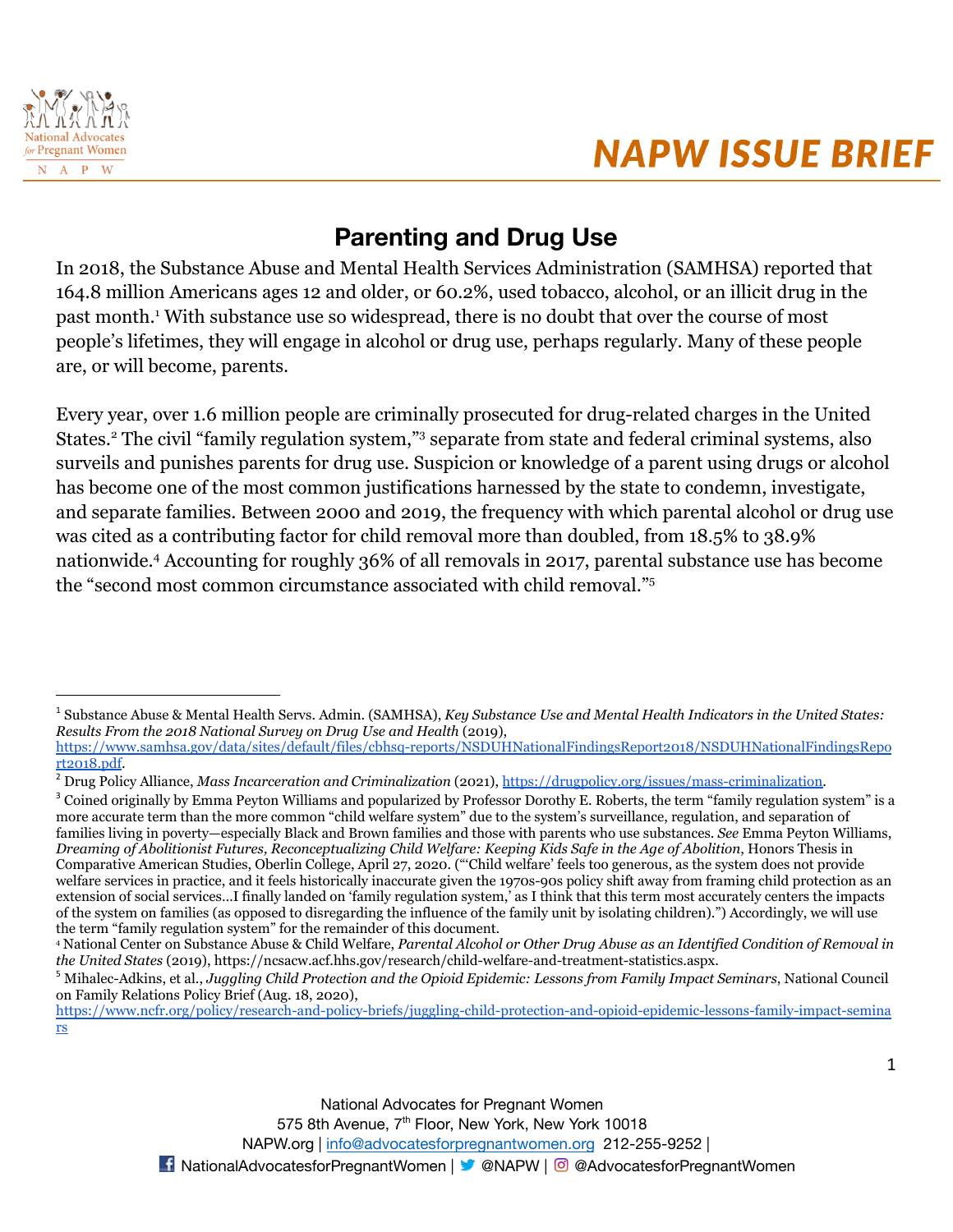However, the fact that someone uses drugs tells us nothing about that person's ability to parent. Putting aside the lack of reliability and accuracy of clinical drug tests,<sup>6</sup> a positive drug test only indicates a chemical compound is present in the bodily fluid,<sup>7</sup> and does provide evidence of one's ability—or lack thereof—to parent and care for their child. Nonetheless, family regulation systems have increasingly normalized the practice of using parental drug use as the sole reason to separate parent and child.

Despite misleading and medically-misinformed media coverage, systemic racist practices,<sup>8</sup> and stigma surrounding prenatal drug exposure or parents who use controlled substances,<sup>9</sup> there is no reason to believe that a parent who uses drugs is more likely to abuse or neglect their child than one who does not.<sup>10</sup> And yet, parents who use drugs are at risk of losing their children based on nothing more than the fact of their drug use. These assumptions, disproportionately impacting Black, Indigenous, and Latinx communities at higher rates than their white counterparts despite similar rates of drug use

<sup>9</sup> The peer-reviewed research indicates that parents of infants who were substance-exposed in utero are no more likely to maltreat their children than other parents; the research indicating that those parents posed increased risk of maltreating their children improperly included subsequent substance-exposed-infant allegations, which accounted for almost all allegations against those parents. *See* Brenda D. Smith et al., *The Risk of Subsequent Maltreatment Allegations in Families with Substance-Exposed Infants*, 26 Child Abuse & Neglect 97 (2002).

<sup>10</sup> The source most often cited for the claim that drug use increases the likelihood of abuse is a self-published report that was not subject to peer review: National Center on Addiction and Substance Abuse at Columbia University (CASA), *No Safe Haven: Children of Substance-Abusing Parents* (1999), http://www.casacolumbia.org/articlefiles/379-No%20Safe%20Haven.pdf. Its major publicized finding, that children whose parents abuse drugs and alcohol are three times more likely to be physically or sexually assaulted and more than four times more likely to be neglected than are children of parents who are not substance abusers, was based on what amounted to an opinion survey of people working in the child welfare field. *Id*. at ii. But not only did this survey fail to qualify as reliable scientific evidence, the report itself noted that those who were surveyed were the least qualified to draw conclusions about causation and associations because few had any training in issues concerning drug use and addiction. *Id*. at 5. Moreover, the appendix to the CASA Report acknowledged that it was not based on reliable data. *Id*. at 165. *See also* David J. Hanson, *The Center on Addiction and Substance Abuse: A Center for Alcohol Statistics Abuse*, http://alcoholfacts.org/CASAAlcoholStatisticsAbuse.html (challenging the quality and value of research from the Center and noting its refusal to submit its work to peer review).

<sup>6</sup> National Advocates for Pregnant Women, *Clinical Drug Testing of Pregnant Women and Newborns* (March 2019),

https://www.nationaladvocatesforpregnantwomen.org/wp-content/uploads/2019/10/NAPW202522Clinical20Drug20Testing20of20P regnant20Women20and20Newborns252220March202019.pdf

<sup>7</sup> Substance Abuse & Mental Health Servs. Admin., *Clinical Drug Testing in Primary Care* 9 (2012),

https://store.samhsa.gov/system/files/sma12-4668.pdf.

<sup>8</sup> Dorothy E. Roberts, *Shattered Bonds: The Color of Child Welfare* 15-16 (New York: Basic Book, 2001) ("The racial disparity in the child welfare system also reflects a political choice. Child welfare policy became increasingly stingy and punitive – and the foster care population has skyrocketed – since the 1970s, as Black children composed a greater proportion of the caseloads."); Christopher Wildeman & Natalia Emanuel, *Cumulative Risks of Foster Care Placement by Age 18 for U.S. Children, 2000–2011*, 9 PLoS ONE e92785 (2014) ("One in nine Black children and one in seven American Indian children are removed from their parents' care, compared to one in seventeen white children."); Stephanie L. Rivaux et al., *The Intersection of Race, Poverty, and Risk: Understanding the Decision to Provide Services to Clients and to Remove Children*, 87 Child Welfare 151, 165-66 (2008); Alan J. Detlaff, et al., *Disentangling Substantiation: The Influence of Race, Income, and Race on the Substantiation Decision in Child Welfare*, 33 Children & Youth Servs. Rev. 1630, 1634-36 (2011) ("In particular, Black children's overrepresentation in child removal cases can in part be explained from studies that have found it takes a lesser risk of maltreatment for a Black child to be removed from their home compared to a white child.").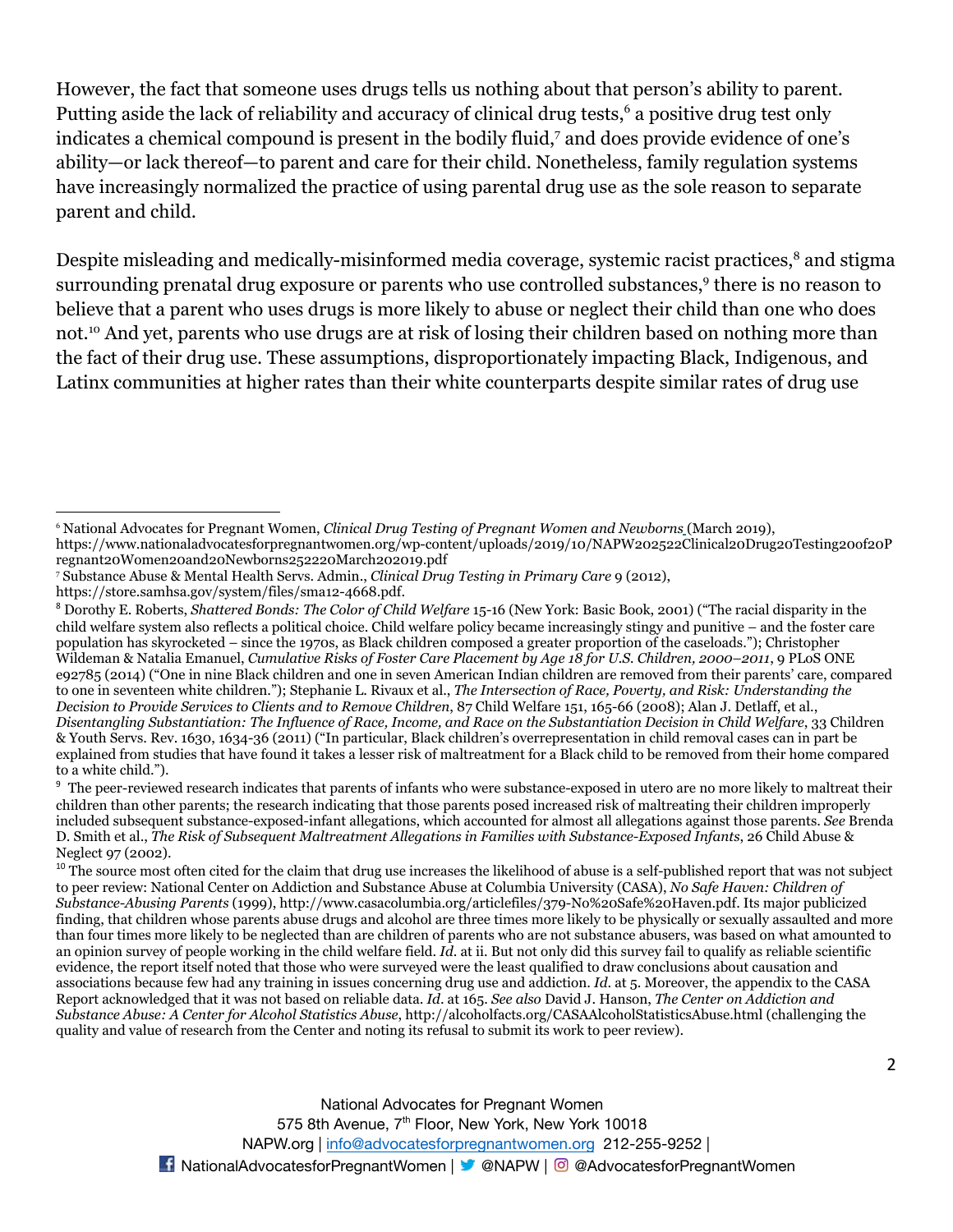across races,<sup>11</sup> result in family regulation that can lead to the separation of children from their parents and/or surveillance and monitoring of families for years.<sup>12</sup>

### **Drug Use and Drug Tests are Not a Measure of Parenting Ability**

A termination of the parent-child bond based on drug use is contrary to the purpose of the "family regulation system"—to protect children from serious harm or potential harm—and unnecessary and unjustified separation immeasurably hurts the children and families the system should protect. Further, as Movement for Family Power's Ground Zero Report concluded, these policies and practices are more toxic to children, parents, and families than the alleged effects of drug use on parenting."<sup>13</sup>

Contrary to common stigma, most people who use either legal or prohibited substances (or both) function no differently than other members of society.<sup>14</sup> This is well-established in the employment setting,<sup>15</sup> and the majority of us probably know of a family member, coworker, or community member who regularly uses a stigmatized substance and is a wonderful, high-functioning individual. Or, maybe we are that person. Similarly, with respect to parenting, "cognitive literature has not been able to conclusively draw any causal connection between drug use and inferior parenting."<sup>16</sup> **Research by leading scholars and accounts from those who use drugs<sup>17</sup> support the proposition that a person can use drugs, and even have a problematic relationship with them, and still adequately parent their child.<sup>18</sup>** In fact, drug use alone does not denote that a parent is unable to

<sup>11</sup> Dorothy E. Roberts, *The Racial Geography of Child Welfare: Toward a New Research Paradigm* 87 Child Welfare 125-50 (2008); Dorothy E. Roberts & Lisa Sangoi, *Black Families Matter: How the Child Welfare System Punishes Poor Families of Color*, The Appeal (March 26, 2018[\)](https://theappeal.org/black-families-matter-how-the-child-welfare-system-punishes-poor-families-of-color-33ad20e2882e/)

[https://theappeal.org/black-families-matter-how-the-child-welfare-system-punishes-poor-families-of-color-33ad20e2882e/;](https://theappeal.org/black-families-matter-how-the-child-welfare-system-punishes-poor-families-of-color-33ad20e2882e/) Wendy G. Lane et al., *Racial Differences in the Evaluation of Pediatric Fractures for Physical Abuse*, 288 JAMA 1603–09 (2002); Stephanie L. Rivau et al., *The Intersection of Race, Poverty and Risk: Understanding the Decision to Provide Services to Clients and to Remove Children*, 87 Child Welfare 151-68.

<sup>13</sup> *Id.* at 19. <sup>12</sup> Movement for Family Power, *Whatever They Do, I'm Her Comfort, I'm Her Protector: How the Foster System Has Become Ground Zero for the U.S. Drug War*, at 30 (June 2020) [hereinafter "Ground Zero Report"], bit.ly/groundzeroreport.

<sup>15</sup> *See* Richardson & Epp, *supra* note 14, at 684. <sup>14</sup> Substance Abuse and Mental Health Services Administration, *Results from the 2012 National Survey on Drug Use and Health: Summary of National Findings*, at 82 (2013), [https://www.samhsa.gov/NSDUHresults2012.pdf](https://www.samhsa.gov/data/sites/default/files/NSDUHresults2012/NSDUHresults2012.pdf) (a majority of "adults aged 18 or older with substance dependence or abuse were employed full time in 2012."); Lindsey Richardson & Stephen Epp, *Addiction, Employment & The Return to Work*, University of British Columbia Library, at 6 (2016), https://dx.doi.org/10.14288/1.0347521 ("Research indicates that most people who use both legal and illegal substances are employed.").

<sup>16</sup> *Ground Zero Report*, at 21.

<sup>17</sup> Kylie Valentine, et al., *'Good enough' parenting: Negotiating standards and stigma*, 68 Int'l J. of Drug Policy 117 (June 2019); M.H. Kearney, et al., *Mothering on crack cocaine: a grounded theory analysis*, Soc. Sci. & Med., Jan.1994, at 351; Phyllis Baker & Amy Carson, *"I TAKE CARE OF MY KIDS": Mothering Practices of Substance-Abusing Women,* Gender & Soc'y, June 1, 1999, at 347; K.P. Richter & Gabriele Bammer, *A hierarchy of strategies heroin-using mothers employ to reduce harm to their children*, J. Substance Abuse Treatment, Dec. 2000, at 403; Fiona S. Martin, *Engaging with motherhood and parenthood: A commentary on the social science drugs literature*, Int'l J. Drug Pol'y, June 2019, at 147.

<sup>&</sup>lt;sup>18</sup> Susan Boyd, *Gendered drug policy: Motherisk and the regulation of mothering in Canada*, Int'l J. Drug Pol'y (June 2019) at 109, 114 ("Research findings conclude that many women who use illegal drugs are adequate parents and, like non-drug using parents, adopt strategies to mitigate harm… [M]ost drug use is unproblematic…").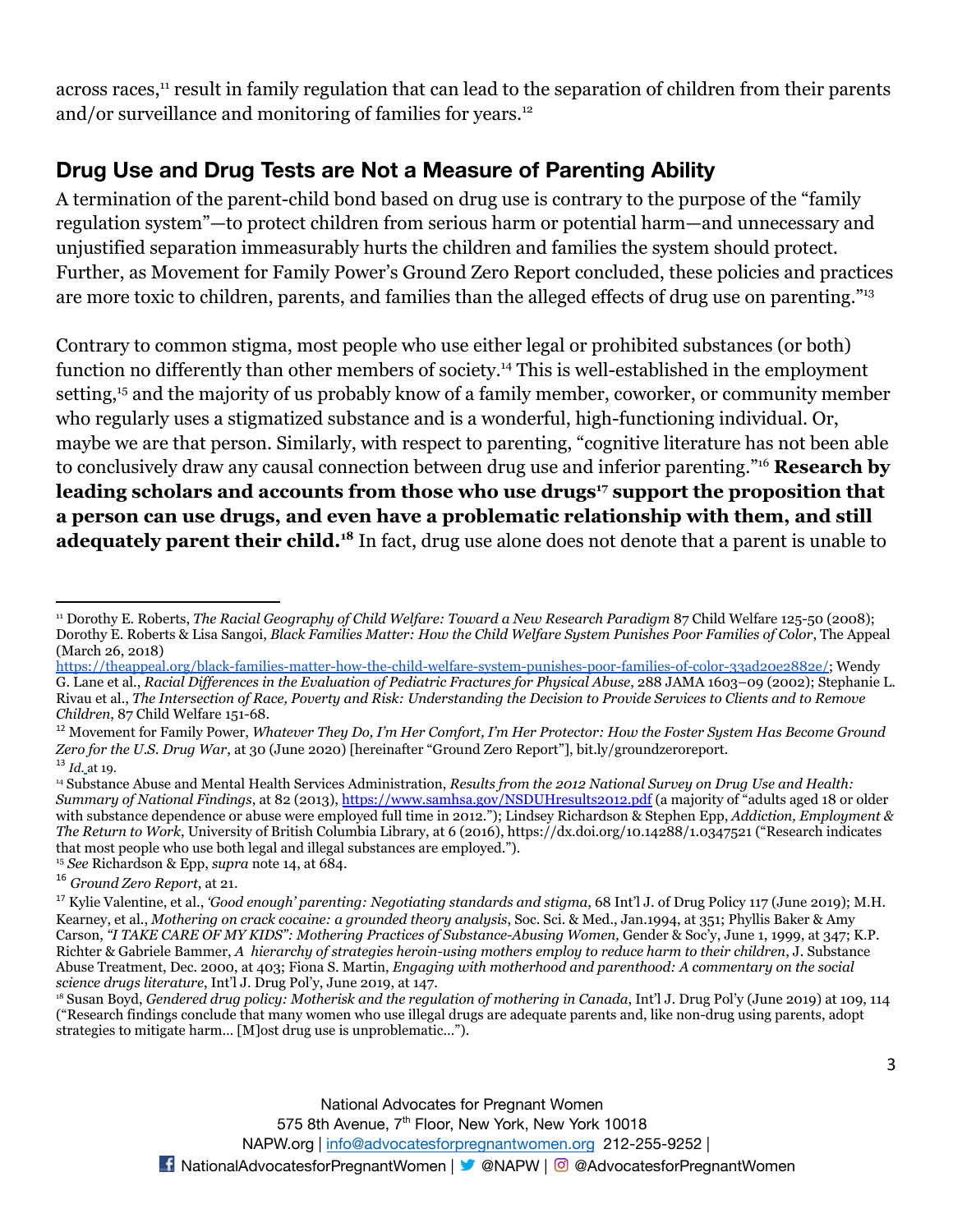care for their children,<sup>19</sup> keep them safe or loved,<sup>20</sup> or by any means is an incompetent parent.<sup>21</sup> Further, concern around a parent's unfitness should only arise if an alcohol/drug dependent parents' reliance "results in mistreatment of the child, or in a failure to provide the ordinary care required for all children."<sup>22</sup>

A positive drug test does not, by itself, demonstrate harm or a substantial risk of harm.<sup>23</sup> As the U.S. Department of Justice explains, "[d]rug tests detect drug use but not impairment."<sup>24</sup> A positive drug test cannot determine whether a person: occasionally uses a drug; is addicted; suffers any physical or emotional disability from that addiction; or is more or less likely, if they are parents, to abuse or neglect their children.<sup>25</sup> Further, "leading medical organizations agree that a positive drug test should not be construed as child abuse or neglect" and that surveilling on the basis of a positive drug test "poses serious threats to people's health … [by] erod[ing] trust in the medical system, making people less likely to seek help when they need it."<sup>26</sup> Accordingly, a drug test alone should never form the basis of any action that could lead to the separation of a parent from their child.<sup>27</sup>

#### In their 2020 *Ground Zero Report*, Movement for Family Power notes:

As research conducted for this report and the research and journalism of many others show, the foster system does not reliably or consistently predict whether and when a child is at serious risk of harm on account of their caretaker's drug use. [Nor does it consistently

<sup>19</sup> Anna Olsen, et al., *Contraception, punishment and women who use drugs*, BMC Women's Health (Jan. 9, 2014) at 1, 1 ("Women's drug use should not automatically be associated with an inability to make informed health care choices or to care for children.").

<sup>20</sup> M. Hepburn, *Drug use in pregnancy*, Brit. J. Hosp. Med. (Jan. 6, 1993) at 51 ("This research contributes to filling this gap in information by describing the regular, loving family lives of people who face significant challenges in parenting, including regular use of illicit drugs. Although their lives and relationships do not always conform to mainstream standards, they practice ways of keeping children safe and loved that are rarely documented.").

<sup>21</sup> Ian Vandewalker, *Taking the Baby Before It's Born: Termination of the Parental Rights of Women Who Use Illegal Drugs While Pregnant*, 32 NYU Rev. of L. & Soc. Change (2008) at 423, 439 ("A woman who uses drugs while pregnant or while parenting is not *ipso facto* an incompetent mother").

<sup>22</sup> Am. Bar Ass'n Foster Care Project, Nat'l Legal Resource Center for Child Advocacy & Protection, *Foster Children in the Courts* 206 (Mark Hardin ed., 1983) (many parents "suffer from drug or alcohol dependence yet remain fit to care for a child. An alcohol or drug dependent parent becomes unfit only if the dependency results in mistreatment of the child, or in a failure to provide the ordinary care required for all children.").

<sup>23</sup> *See, e.g.*, *Ground Zero Report*, at 30; Substance Abuse and Mental Health Services Administration, Center for Substance Abuse Treatment, *Drug Testing in Child Welfare: Practice and Policy Considerations*, HHS Pub. No. (SMA) 10-4556 (2010), at 1 ("A drug test alone cannot determine the existence or absence of a substance use disorder. In addition, drug tests do not provide sufficient information for substantiating allegations of child abuse or neglect or for making decisions about the disposition of a case.").

<sup>25</sup> *Id.*; *see also* Boyd, *supra* n. 18 ("Drug use in and of itself does not equal risk, nor is it the only factor that shapes family life neoliberal social and economic policies also reproduce social inequality and other social ills (like drug laws, homelessness and inadequate wages and social benefits) that make parenting difficult for families."). <sup>24</sup> U.S. Dept. of Justice, *Drugs, Crime, and the Justice System: A National Report from the Bureau of Justice Statistics 119 (1992).* 

<sup>26</sup> American College of Obstetricians and Gynecologists, *Opposition to Criminalization of Individuals During Pregnancy and the Postpartum Period*, Dec. 2020, [https://www.acog.org/opposition-criminalization-of-individuals-pregnancy-and-postpartum-period](https://www.acog.org/clinical-information/policy-and-position-statements/statements-of-policy/2020/opposition-criminalization-of-individuals-pregnancy-and-postpartum-period#:~:text=ACOG%20believes%20that%20it%20is,the%20postpartum%20period%20(11).).

<sup>27</sup> Mishka Terplan, *Pregnancy, Substance Use & the Child Welfare System*, panel presentation, Spring 2019 ABA National Conference on Parent Representation (April 12, 2019) ("there's nothing in a urine drug test that tells you anything about behavior . . . It's not a motherhood test.").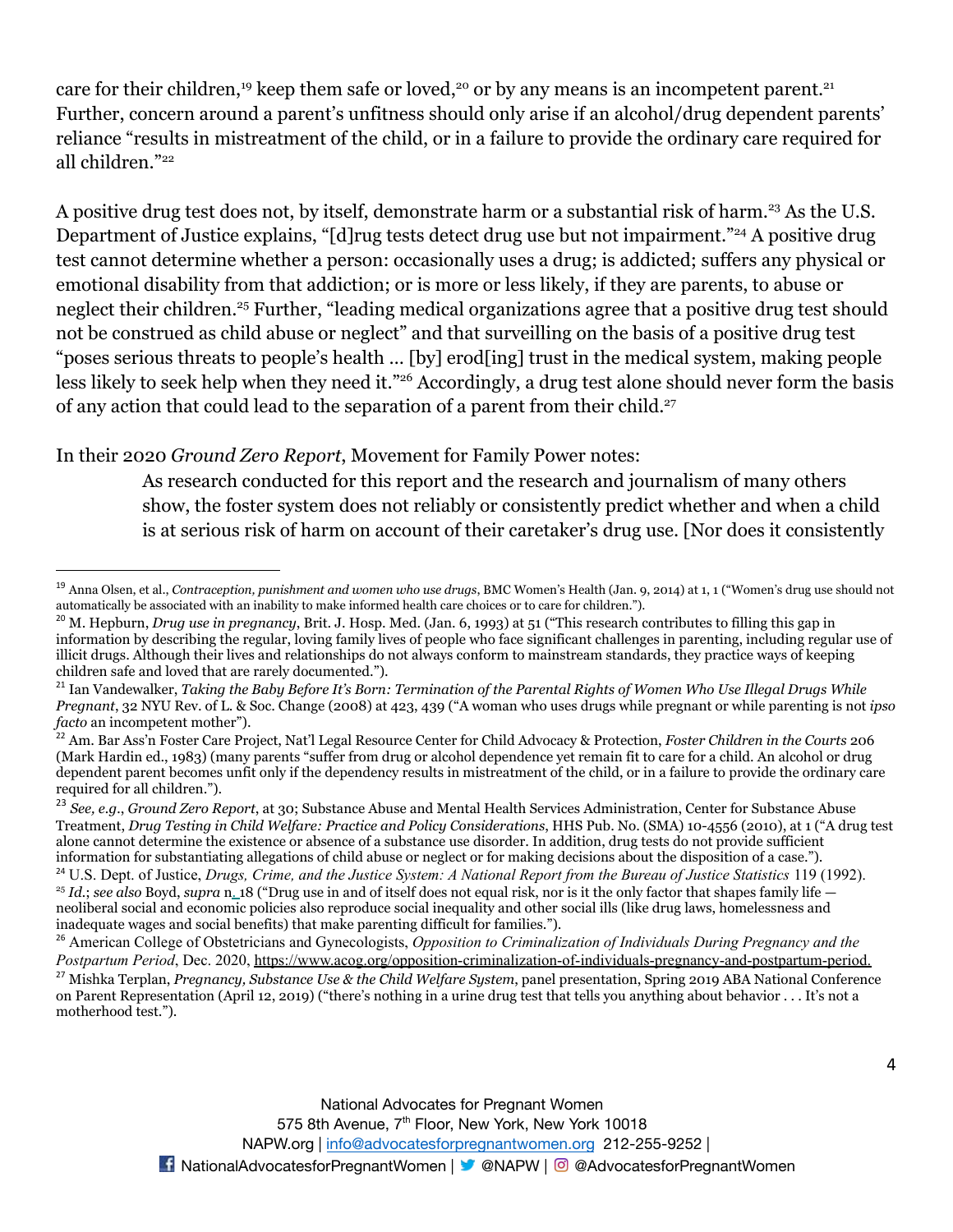apply standards for determining such risk]. Separation from parents causes children acute short- and long-term adverse health consequences… it disrupts the child's bond to their primary caregiver, literally affecting brain architecture and triggering a proliferation of toxic stress. Studies and life experience show that this is just as much true for children who have been maltreated as those who have not.

The lack of consensus on how to assess the link between drug use and risk is evident in the wide variation among jurisdictions over whether and when a parent's drug use is sufficient to substantiate an allegation of child maltreatment or remove a child from their parent's care….[In family court], "judges' subjective views of drug use and child rearing influence their daily decision-making so much that one parent can lose custody of their child because of evidence of drug use in one courtroom, and next door the same circumstances will result in a service plan and supervision. There is no real effort to differentiate between drug use and drug misuse, or to conduct a fact specific inquiry into whether or how a parent's drug use is affecting their child rearing."<sup>28</sup>

# **Separating a Child from a Parent Based on the Parent's Drug Use Does More Harm to the Child**

In addition, policing parental drug use and separating families on that basis poses consequential threats to the child's health, the family's health and wellbeing, and the community's health and wellbeing, and fosters mistrust in the medical system.<sup>29</sup> Health care providers inadvertently become agents of law enforcement, and in "the worst circumstances, this leads people to be treated as suspects instead of patients, subject to bedside interrogations and legal scrutiny."<sup>30</sup> For example, punitive action against parents with children diagnosed with Neonatal Abstinence Syndrome has been documented to be counterproductive and in fact harms both children and parents.<sup>31</sup> Studies have confirmed that punitive approaches to substance use during pregnancy is ineffective as a deterrent to drug use but instead deters pregnant women from seeking the prenatal care they need.<sup>32</sup> In turn, in

<sup>30</sup> *Id*. *See also* If/When/How: Lawyering for Reproductive Justice, *Making abortion a crime (again): how extreme prosecutors attempt to punish people for abortions in the U.S.* (2019), <https://www.ifwhenhow.org/resources/making-abortion-a-crime-again/> (Retrieved January 13, 2021); AGOG Committee Opinion No. 473: substance abuse reporting and pregnancy: the role of the

<sup>31</sup> *See*, *e.g*., Laura J. Faherty, et al., *Association of Punitive and Reporting State Policies Related to Substance Use in Pregnancy with Rates of Neonatal Abstinence Syndrome*, JAMA Network Open, (Nov. 2019)[,](https://jamanetwork.com/journals/jamanetworkopen/fullarticle/2755302) obstetrician-gynecologist. Obstet Gynecol 2011 Jan; 117(1):200-201. doi: 10.1097/AOG.0b013e31820a6116. PMID: 21173672.

<sup>&</sup>lt;sup>28</sup> *Ground Zero Report*, at 31-32 ("Typically, the decision to remove a child is not dictated by law, policy, or scientific or legal evidence, but rather by 'hyper-local practice' [influenced by stigma, bias, and misinformation]").

<sup>29</sup> American College of Obstetricians and Gynecologists, *Opposition to Criminalization of Individuals During Pregnancy and Postpartum Period* (2020)[,](https://www.acog.org/clinical-information/policy-and-position-statements/statements-of-policy/2020/opposition-criminalization-of-individuals-pregnancy-and-postpartum-period)

[https://www.acog.org/clinical-information/policy-and-position-statements/statements-of-policy/2020/opposition-criminalization-of-i](https://www.acog.org/clinical-information/policy-and-position-statements/statements-of-policy/2020/opposition-criminalization-of-individuals-pregnancy-and-postpartum-period) [ndividuals-pregnancy-and-postpartum-period](https://www.acog.org/clinical-information/policy-and-position-statements/statements-of-policy/2020/opposition-criminalization-of-individuals-pregnancy-and-postpartum-period)

<sup>32</sup> *Id.* <https://jamanetwork.com/journals/jamanetworkopen/fullarticle/2755302> doi: 10.1001/jamanetworkopen.2019.14078; Daisy Goodman, DNP, MPH, et al., *It's Time to Support, Rather Than Punish, Pregnant Women With Substance Use Disorder*, JAMA Network Open, (2019), doi: 10.1001/jamanetworkopen.2019.14135.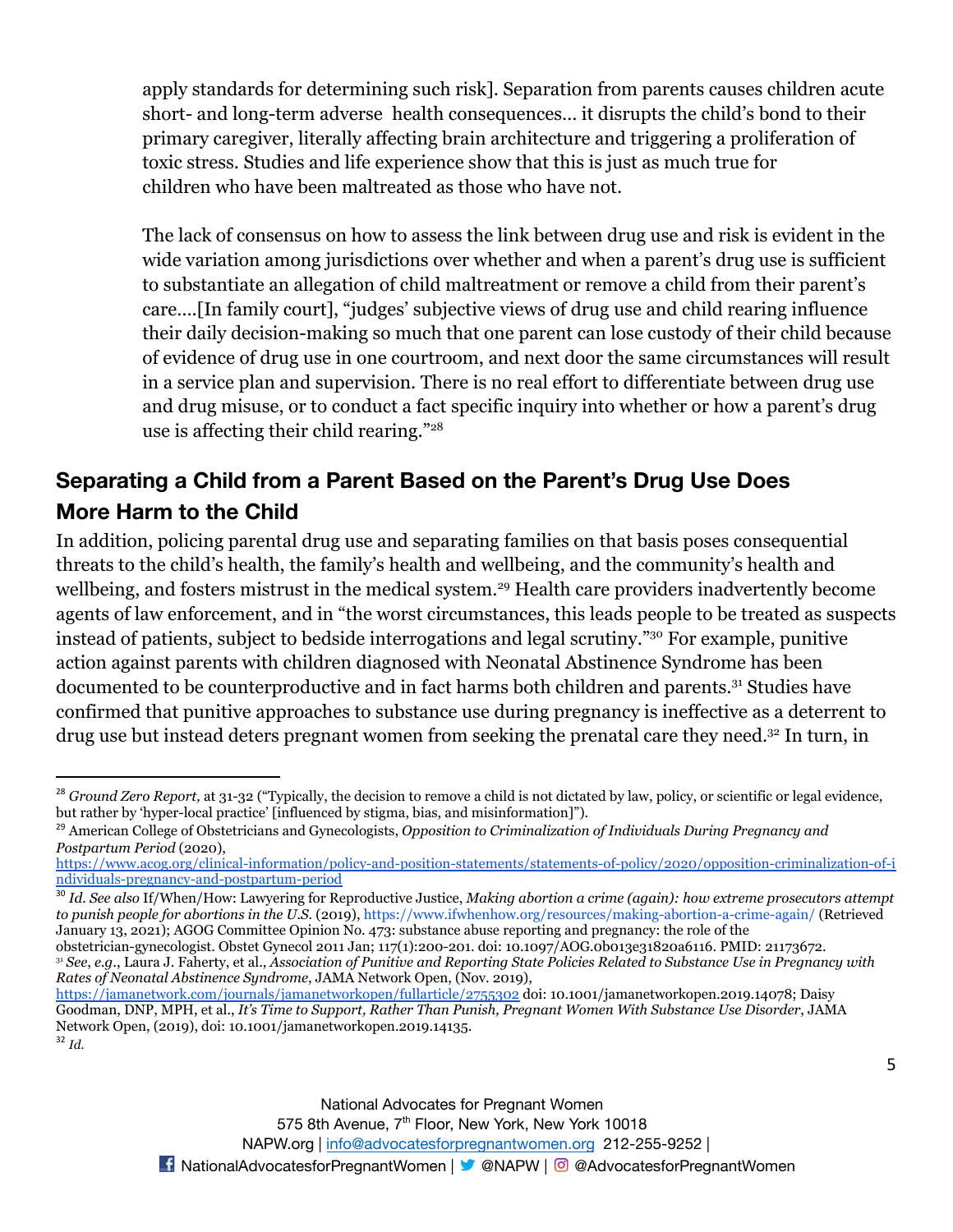the context of opioid use, it is hypothesized that disengagement increases Neonatal Opioid Withdrawal Syndrome rates since these women are now missing opportunities for interventions that could have reduced the likelihood of having a newborn with prenatal opioid exposure.<sup>33</sup>

Children are not safer away from their parents, and both children and mothers<sup>34</sup> suffer measurable harm when forcibly separated. The blanket phrase "Harm of removal,"<sup>35</sup> recognizes "[r]emoval and placement in foster care may have a worse impact on children than neglect."<sup>36</sup> Removal and placement in the foster care system can cause emotional, psychological, and physical harm to children.<sup>37</sup> Children suffer considerable trauma when separated from their parents,<sup>38</sup> and some courts agree the damage caused by removal from one's parent "may be 'more damaging to the child than doing nothing at all.'"<sup>39</sup> In addition to the unwarranted trauma, separating children from their families has adverse developmental and biological consequences,<sup>40</sup> such as "hostile aggressiveness," "temper tantrums," "speech defects," "stubbornness and negativism," and "selfishness."<sup>41</sup> Even in instances when biological families previously mistreated their children,<sup>42</sup> children may long to return to their biological families, and may benefit from maintaining those familial connections.<sup>43</sup>

# **Several Courts Have Recognized that Substance Use Does Not Inherently Impact the Ability to Parent**

While many courts continue to accept scientifically unsupported assumptions about parenting and drug use, some courts are rejecting that approach. Here are some examples.<sup>44</sup>

[https://scholarworks.law.ubalt.edu/all\\_fac/1085](https://scholarworks.law.ubalt.edu/all_fac/1085)

<sup>44</sup> This is not an exhaustive list.

*<sup>33</sup> Id.*

<sup>34</sup> Meaghan Thumath, et al., *Overdose among mothers: The association between child removal and unintentional drug overdose in a longitudinal cohort of marginalised women in Canada*, International Journal of Drug Policy, (May 2021), https://doi.org/10.1016/j.drugpo.2020.102977.

<sup>36</sup> Shanta Trivedi, *The Harm of Child Removal*, 43 N.Y.U. Rev. L. & Soc. Change 523 (2019)[,](https://scholarworks.law.ubalt.edu/all_fac/1085) <sup>35</sup> *See*, *e.g*., Removals from Parents and Caretakers in Child Welfare Cases, Oversight Hearing Before the Comms. on Justice Sys. & Gen. Welfare 4–5 (2018), http://bds.org/wp-content/uploads/BDS-City-Council-Testimony-on-Family-Separation-Final-1.pdf (statement of Lauren Shapiro, Director, Family Defense Practice, Brooklyn Defender Services); Theo Liebmann, What's Missing from Foster Care Reform? The Need for Comprehensive, Realistic, and Compassionate Removal Standards, 28 HAMLINE J. PUB. L. & POL'Y 141, 155, 175 n.126 (2006); Jane Spinak, *When Did Lawyers for Children Stop Reading Goldstein, Freud and Solnit? Lessons from the Twentieth Century on Best Interests and the Role of the Child Advocate*, 41 Fam. L.Q. 393, 407 (2007); Richard Wexler, *Take the Child and Run: How ASFA and the Mentality Behind It Harm Children*, 13 U.D.C. L. Rev. 435, 444 (2010).

*<sup>37</sup> Id.*

<sup>38</sup> *Nicholson v. Williams*, 203 F. Supp. 2d 153, 204 (E.D.N.Y. 2002).

<sup>39</sup> *Id.*

<sup>40</sup> Delilah Bruskas & Dale H. Tessin, *Adverse Childhood Experiences and Psychosocial Well-Being of Women Who Were in Foster Care as Children*, 17 Permanente J. 131, 138 (2013).

<sup>41</sup> *See*, *e.g*., Lawson G. Lowrey, *Personality Distortion and Early Institutional Care*, 10 Am. J. Orthopsychiatry 576, at 579-585 (1940); *see also* Frank C. P. van der Horst & René van der Veer, *Loneliness in Infancy: Harry Harlow, John Bowlby and Issues of Separation*, 42 Integrative Psychol. & Behav. Sci. 325, 326–27 (2008).

<sup>42</sup> *See* Douglas F. Goldsmith, David Oppenheim, & Janine Wanlass, *Separation and Reunification: Using Attachment Theory and Research to Inform Decisions Affecting the Placements of Children in Foster Care*, 55 Juv. & Fam. Ct. J. 1, 6 (2004).

<sup>43</sup> *See* Susan L. Brooks, *The Case for Adoption Alternatives*, 39 Fam. Ct. Rev. 43, 47 (2001).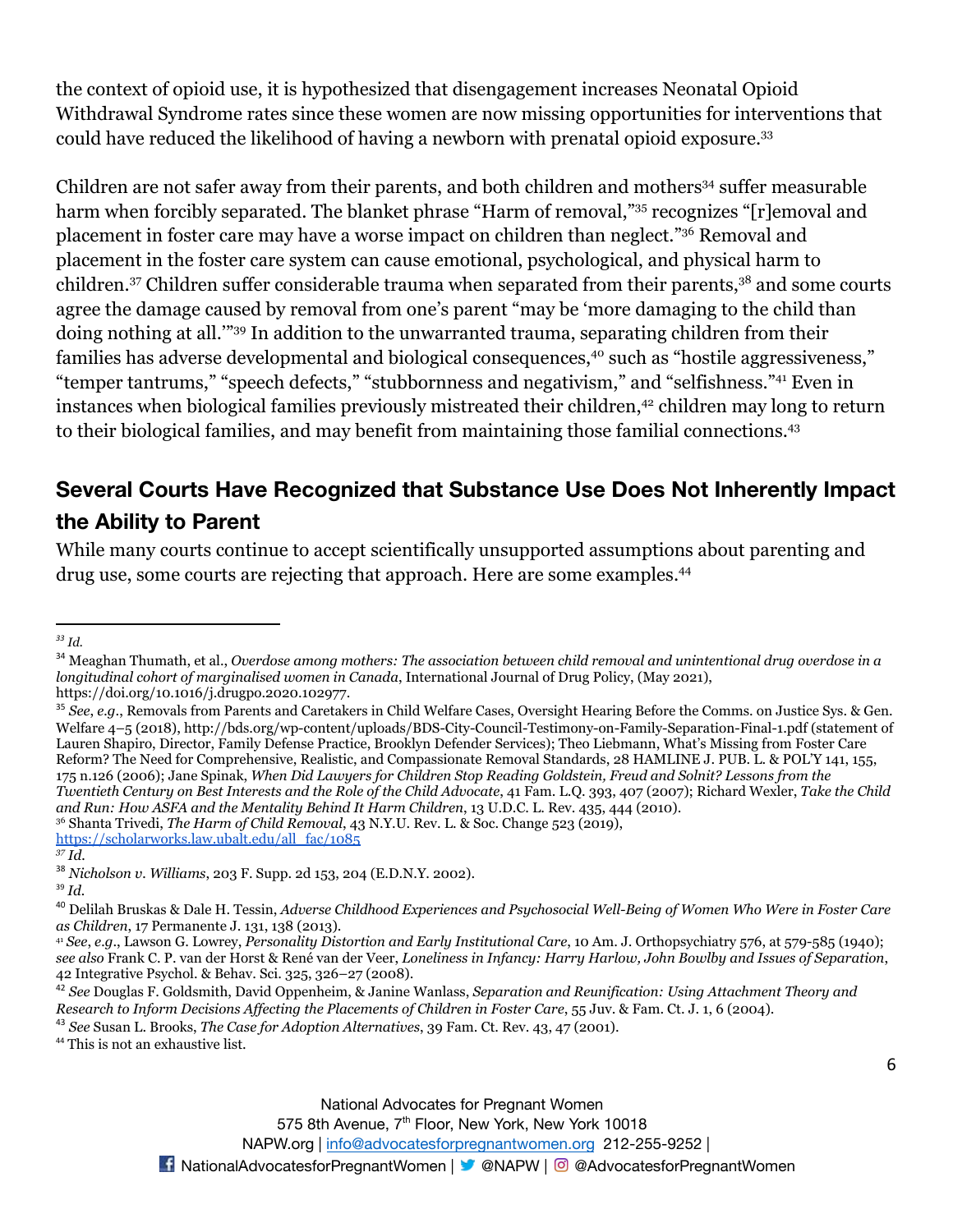## **California**

Appellate courts in California have repeatedly reversed findings of neglect based on parental drug use where there was no evidence establishing a connection between such use and an actual or a substantial risk of harm to the children.<sup>45</sup>

In *Destiny S.*, involving a happy and healthy 11 year-old child with "tardiness to school" and a mother who tested positive for marijuana and methamphetamine, the appellate division stated, "the use of marijuana without more does not bring a minor within the jurisdiction of the dependency court… *The same is true with respect to the use of hard drugs*."<sup>46</sup> The court found there was no evidence of a substantial risk of imminent physical harm or illness and therefore no basis to exercise any jurisdiction over this family.

In *Rebecca C.*, the appellate court was even more explicit, finding that even where the mother used methamphetamine regularly and was found to have a substance use disorder, her use did not place the child at risk and therefore there was no basis for the court to exercise jurisdiction over the family.<sup>47</sup> Further, the court rejected the state's argument that, inherently, a child cared for by a parent under the influence of methamphetamine was at risk. The court therefore overturned the trial level disposition, ended the courts' jurisdiction over the family, and allowed the child to remain with her mother.

#### **Iowa**

In multiple cases, including *M.S.*, *J.S.*, and *J.W.*, courts in Iowa have reversed findings of termination of parental rights, stating the mere fact of parental substance use alone does not establish an appreciable risk of harm to the child.<sup>48</sup> In fact, a 2016 Court of Appeals decision held in *M.S*. that where a parent had a severe substance-related disorder that did not support the termination of the parent's parental rights.<sup>49</sup>

<sup>45</sup> *See, e.g.*, *In re David M*., 134 Cal. App. 4th 822, 827-833, 36 Cal. Rptr. 3d 411, 414-418 (Cal. Ct. App. 4th Dist. 2005) (rejecting finding of neglect where mother used marijuana and parents had mental illness and/or disability, and children were loved, healthy and well-cared for); *Jennifer A. v. Superior Court*, 117 Cal. App. 4th 1322, 1333- 1347, 12 Cal. Rptr. 3d 572 (Cal. Ct. App. 4th Dist. 2004) (rejected order terminating reunification services where mother was sufficient parent, there was no evidence linking the mother's marijuana or alcohol use to her parenting skills or judgment, and there was no evidence of clinical substance abuse, no testimony from a medical professional and no report of a clinical evaluation establishing a pattern of substance abuse leading to clinically significant impairment or distress).

<sup>46</sup> *In re Destiny S*., 148 Cal. Rptr. 3d 800 (Cal. Ct. App. 4th Dist. 2012).

<sup>47</sup> *In re Rebecca C*., 175 Cal. Rptr. 3d 264 (Cal. Ct. App. 2d Dist. 2014).

<sup>48</sup> Se[e](https://1.next.westlaw.com/Link/Document/FullText?findType=Y&serNum=2040181168&pubNum=0000595&originatingDoc=Iea3ca440572511e98c7a8e995225dbf9&refType=RP&fi=co_pp_sp_595_682&originationContext=document&transitionType=DocumentItem&contextData=(sc.Keycite)#co_pp_sp_595_682) *In re M.S.*, 889 N.W.2d 675, 682 (Iowa Ct. App. 2016) (reversing termination of parental rights, which was based on father's use of marijuana, because "the mere fact of use does not establish adjudicatory harm"); *see als[o](https://1.next.westlaw.com/Link/Document/FullText?findType=Y&serNum=2033276609&pubNum=0000595&originatingDoc=Iea3ca440572511e98c7a8e995225dbf9&refType=RP&fi=co_pp_sp_595_42&originationContext=document&transitionType=DocumentItem&contextData=(sc.Keycite)#co_pp_sp_595_42) In re J.S.*, 846 N.W.2d 36, 42 (Iowa 2014) (holding the mother's methamphetamine use, in and of itself, did not constitute adjudicatory harm); *In re J.W.*, 855 N.W.2d 202 (Table), 2014 WL 3749419, at \*3 (Iowa Ct. App. July 30, 2014) (holding the mother's status as a prior substance abuser did not necessarily establish adjudicatory harm).

<sup>&</sup>lt;sup>49</sup> See *In re M.S.*, 889 N.W.2d 675, 682 (Iowa Ct. App. 2016) (stating "the mere fact of [marijuana] use does not establish adjudicatory harm").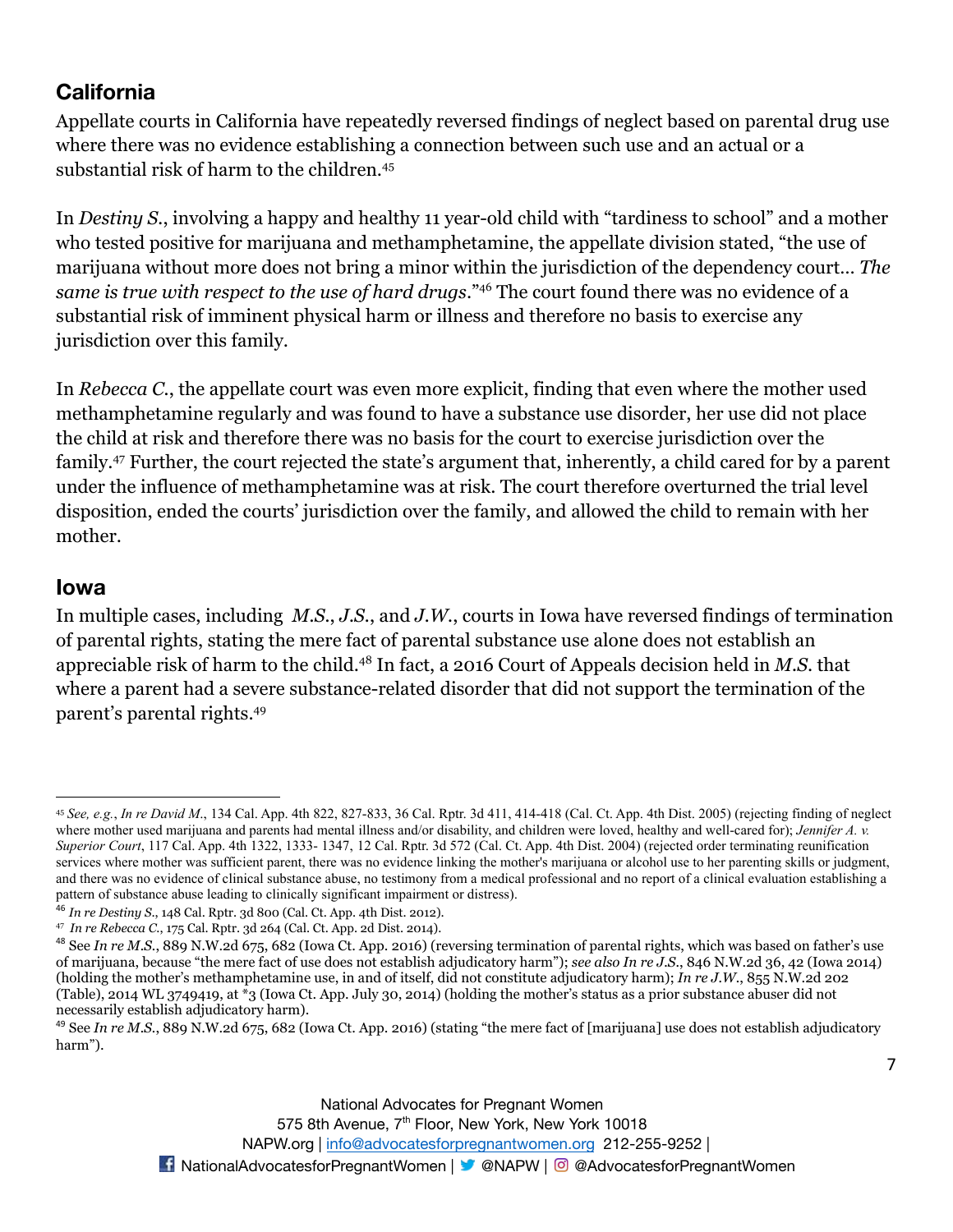Courts must find that clear and convincing evidence exists to support the conclusion that children have suffered or are imminently likely to suffer harmful effects "due to the parent's failure to exercise a reasonable degree of care in supervising" them,<sup>50</sup> and a finding that the child's parent's "mental" capacity or condition, imprisonment, or drug or alcohol abuse results in the child not receiving adequate care."<sup>51</sup> Following *L.R.*, the state has the burden of establishing a nexus between use and inadequate care by clear and convincing evidence to support statutory grounds for termination.<sup>52</sup>

Additionally, termination of a child's relationship with a parent must be proven by clear and convincing evidence to be in the child's best interest.<sup>53</sup> On several occasions, Iowa courts have affirmed the importance of preserving the parent-child relationship,<sup>54</sup> concluding that termination is a final step in drastic cases. As an Iowa appellate court found, in a case reversing a termination of a father's parental rights based on his occasional cannabis use, "the fundamental liberty interest of natural parents in the care, custody, and management of their child does not evaporate simply because they have not been model parents or have lost temporary custody of their child to the State.…This father is not perfect, but the law does not require perfection."<sup>55</sup>

#### **New Jersey**

In *A.L.*, the New Jersey Supreme Court found that mere use of cocaine during pregnancy was insufficient to support a finding of abuse or neglect.<sup>56</sup> Rather, the State must prove actual impairment to the child, or in the absence of an actual impairment, the State must prove *imminent* danger or substantial risk of future harm to the child.<sup>57</sup> Neither past drug use, including drug use during pregnancy, nor a positive toxicology at birth are alone sufficient to support a finding of neglect.<sup>58</sup>

#### **New York**

In New York, the law recognizes that there are many degrees of parental drug and alcohol use, and not all require treatment or support a finding that the parent has harmed their children or placed them at imminent risk of harm.<sup>59</sup>

In *Nicholson v. Scopetta*, the highest New York court affirms there has to be an actual or imminent risk of harm to the child present in the case, and that imminent risk of harm must be "clearly

575 8th Avenue, 7<sup>th</sup> Floor, New York, New York 10018

NAPW.org | [info@advocatesforpregnantwomen.org](mailto:info@advocatesforpregnantwomen.org) 212-255-9252 |

<sup>50</sup> *See* Iowa Code § 232.2(6)(c)(2) (2020).

<sup>51</sup> *See id.* 232.2(6)(n).

<sup>&</sup>lt;sup>52</sup> In re L.R., 779 N.W.2d 495 (Table), 2010 WL 200817, at \*5 (Iowa Ct. App. Jan. 22, 2010) (reversing termination order where State failed to establish nexus between parent's alcohol use and actual or risk of harm to the child).

<sup>53</sup> *Id.* at \*6.

<sup>54</sup> *See, e.g.*, *id.*; *In re M.S.*, 889 N.W.2d 675, 686 (Iowa Ct. App. 2016).

<sup>55</sup> *In re M.S.*, 889 N.W.2d 675, 686 (Iowa Ct. App. 2016).

<sup>56</sup> *New Jersey Dep't of Children & Families, Div. of Youth & Family Servs. v. A.L*., 59 A.3d 576, 589 (N.J. 2013).

<sup>57</sup> *Id.* at 588.

<sup>58</sup> *Id.* at 589.

<sup>59</sup> Besharov, Practice Commentaries, McKinney's Cons Laws of NY, Book 29A, Family Ct. Act § 1012 [1998 Ed.].